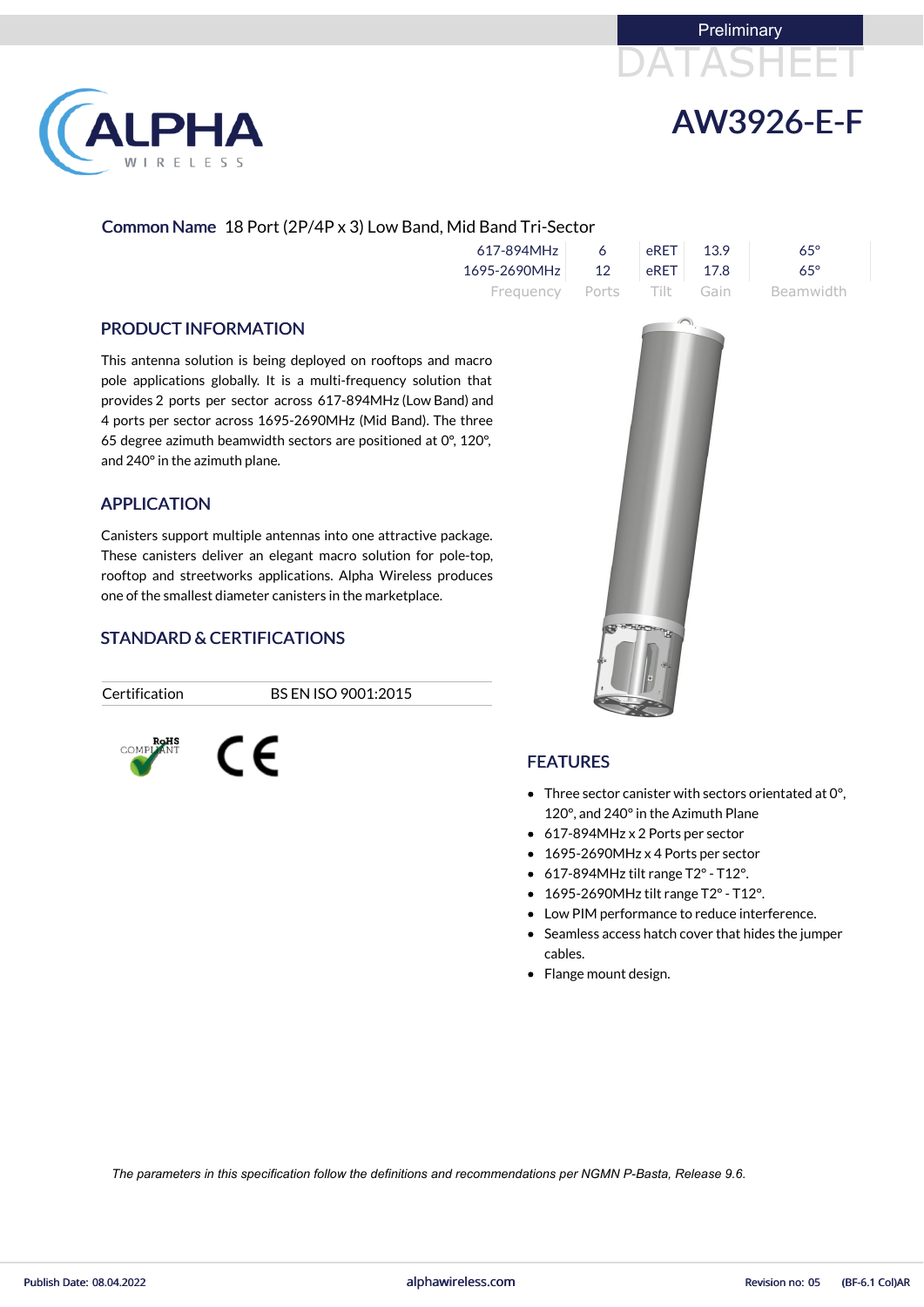

AW3926-E-F

## TECHNICAL SPECIFICATION

| <b>Electrical Specifications</b>     |              |         | Low Band                              |                              |                | Mid Band                   |                |                |  |
|--------------------------------------|--------------|---------|---------------------------------------|------------------------------|----------------|----------------------------|----------------|----------------|--|
| <b>MHz</b><br><b>Frequency Range</b> |              |         | 617-703                               | 703-788                      | 788-894        | 1695-1920                  | 1920-2170      | 2300-2690      |  |
| Polarisation                         |              | Degree  | ±45° Slant Linear                     |                              |                |                            |                |                |  |
| Gain                                 | <b>Basta</b> | dBi     | $12.5 \pm 0.5$                        | $13.0 + 0.5$                 | $13.4 \pm 0.5$ | $16.8 \pm 0.5$             | $17.1 \pm 0.5$ | $17.3 \pm 0.5$ |  |
|                                      | Max          | dBi     | 13.0                                  | 13.5                         | 13.9           | 17.3                       | 17.6           | 17.8           |  |
| Azimuth Beamwidth                    |              | Degree  | 78°                                   | $76^\circ$                   | $73^\circ$     | $61^\circ$                 | $62^\circ$     | $62^\circ$     |  |
| <b>Azimuth Beam Squint</b>           |              | Degree< |                                       | $3^{\circ}$                  |                |                            | $3^\circ$      |                |  |
| <b>Elevation Beamwidth</b>           |              | Degree  | $18.1^\circ$                          | $16.4^\circ$<br>$14.6^\circ$ |                | $7.5^\circ$                | $6.7^\circ$    | $5.7^\circ$    |  |
| <b>Electrical Downtilt</b>           |              | Degree  | $T2^{\circ} - T12^{\circ}$            |                              |                | $T2^{\circ} - T12^{\circ}$ |                |                |  |
| <b>Electrical Downtilt Deviation</b> |              | Degree< | $1^{\circ}$<br>$1^\circ$<br>$1^\circ$ |                              |                | $1^{\circ}$                | $1^{\circ}$    | $1^{\circ}$    |  |
| Impedance                            |              | Ohms    |                                       |                              |                | 50                         |                |                |  |
| <b>VSWR</b>                          |              | $\prec$ | 1.5                                   |                              |                |                            |                |                |  |
| <b>Return Loss</b>                   |              | dB      | 14                                    |                              |                |                            |                |                |  |
| Isolation                            |              | dB      | 25<br>25<br>25<br>25                  |                              |                |                            | 25             | 25             |  |
| Passive Intermodulation              |              | dBc<    | $-150$                                | $-150$                       | $-150$         | $-150$                     | $-150$         | $-150$         |  |
| Upper Sidelobe Suppression,          |              | dB      | 16                                    | 16                           | 16             | 16                         | 16             | 16             |  |
| Peak to 20°                          |              |         |                                       |                              |                |                            |                |                |  |
| <b>Cross-Polar Discrimination</b>    |              | dB      | 15                                    | 15                           | 15             | 15                         | 15             | 15             |  |
| Max Power Per Port                   |              | W       | 300<br>250                            |                              |                |                            |                |                |  |

## Representative Pattern Files







Azimuth **Elevation** 

For radiation pattern files, please login at www.alphawireless.com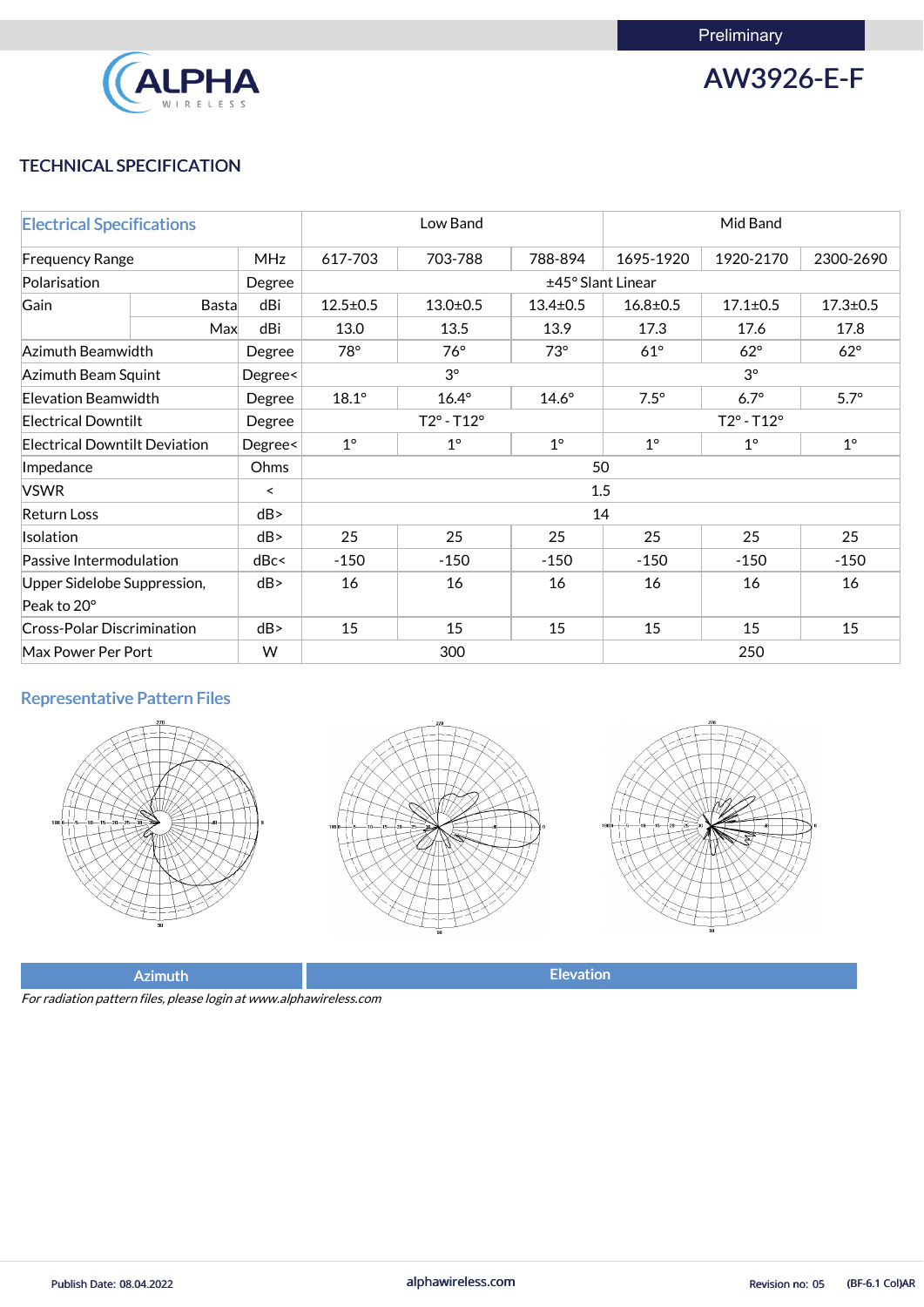

AW3926-E-F

# TECHNICAL SPECIFICATION

|  |  |  |  | <b>Mechanical Specifications</b> |  |
|--|--|--|--|----------------------------------|--|
|  |  |  |  |                                  |  |

| Dimensions                                      | $mm$ (in)            | $2000(78.7) \times 405(15.9) - (L \times \emptyset)$ |
|-------------------------------------------------|----------------------|------------------------------------------------------|
| Packing Size (LxWxD)                            | mm(in)               | 2150 (84.6) x 550 (21.7) x 590 (23)                  |
| Net Weight (antenna)                            | kg (lb)              | 70 (154)                                             |
| Shipping Weight                                 | kg (lb)              | 110 (242)                                            |
| Connector Type (Female)                         |                      | $4.3 - 10$                                           |
| <b>Connector Position</b>                       |                      | Bottom                                               |
| Connector Quantity                              |                      | 18 (6P Low band, 12P Mid band)                       |
| Windload Frontal (at Rated Wind Speed: 150km/h) | $N$ (lbf)            | 660 (148)                                            |
| Windload Lateral (at Rated Wind Speed: 150km/h) | $N$ (lbf)            | 660 (148)                                            |
| <b>Survival Wind Speed</b>                      | $km/h$ (mph)         | 200(125)                                             |
| Radome Material                                 |                      | UV Stabilised ASA capped ABS                         |
| Radome Colour                                   | <b>RAL</b>           | 7035 (light grey)                                    |
| <b>Product Compliance Environmental</b>         |                      | <b>RoHS</b>                                          |
| Lightning Protection                            |                      | <b>DC Grounded</b>                                   |
| Cold Temperature Survival                       | Celsius (Fahrenheit) | $-40(-40)$                                           |
| Hot Temperature Survival                        | Celsius (Fahrenheit) | 70 (158)                                             |

## Array Layout and RET Information





|                              | $\sim$ $\sim$ $\sim$ $\sim$ $\sim$ $\sim$ |  |  |  |  |  |
|------------------------------|-------------------------------------------|--|--|--|--|--|
| not represent antenna sizes. |                                           |  |  |  |  |  |
|                              | Note: Coloured box sizes do               |  |  |  |  |  |
|                              | <i><u><b>Individual sector.</b></u></i>   |  |  |  |  |  |
|                              |                                           |  |  |  |  |  |

| Array | <b>Frequency</b><br><b>MHz</b> | <b>Ports</b> | <b>RET ID</b> |
|-------|--------------------------------|--------------|---------------|
|       | 617 - 894                      | $1 - 2$      |               |
|       | 470E<br>$\sim$ 00              | 3            |               |

| Configuration                  |                                                         |
|--------------------------------|---------------------------------------------------------|
| 617-894 MHz                    | One RET per array: R1 x 3 Sectors                       |
| 1695-2690 MHz                  | One RET per array: Y1, Y2 x 3 Sectors                   |
| <b>Total Quantity</b>          | Nine RET Motor Controllers                              |
| <b>Location and Interface</b>  |                                                         |
| <b>RET Controller Location</b> | Inside antenna radome housing                           |
| <b>RET Interface</b>           | Pair of AISG 8 Pin DIN connectors, one male, one female |
| <b>RET Interface Quantity</b>  | Two pairs of AISG 8 Pin DIN connectors, one per sector  |
| <b>RET Interface Location</b>  | On connector plate located at bottom of antenna         |
| <b>Electrical</b>              |                                                         |
| Input Voltage                  | $10 - 30V$                                              |
| Power Idle Mode                | < 1W                                                    |
| <b>Power Active Mode</b>       | < 10W                                                   |

| $\mathbf{u} \cdot \mathbf{u}$<br>nrr<br>vo<br>``<br>$\sim$<br>. . |
|-------------------------------------------------------------------|
|-------------------------------------------------------------------|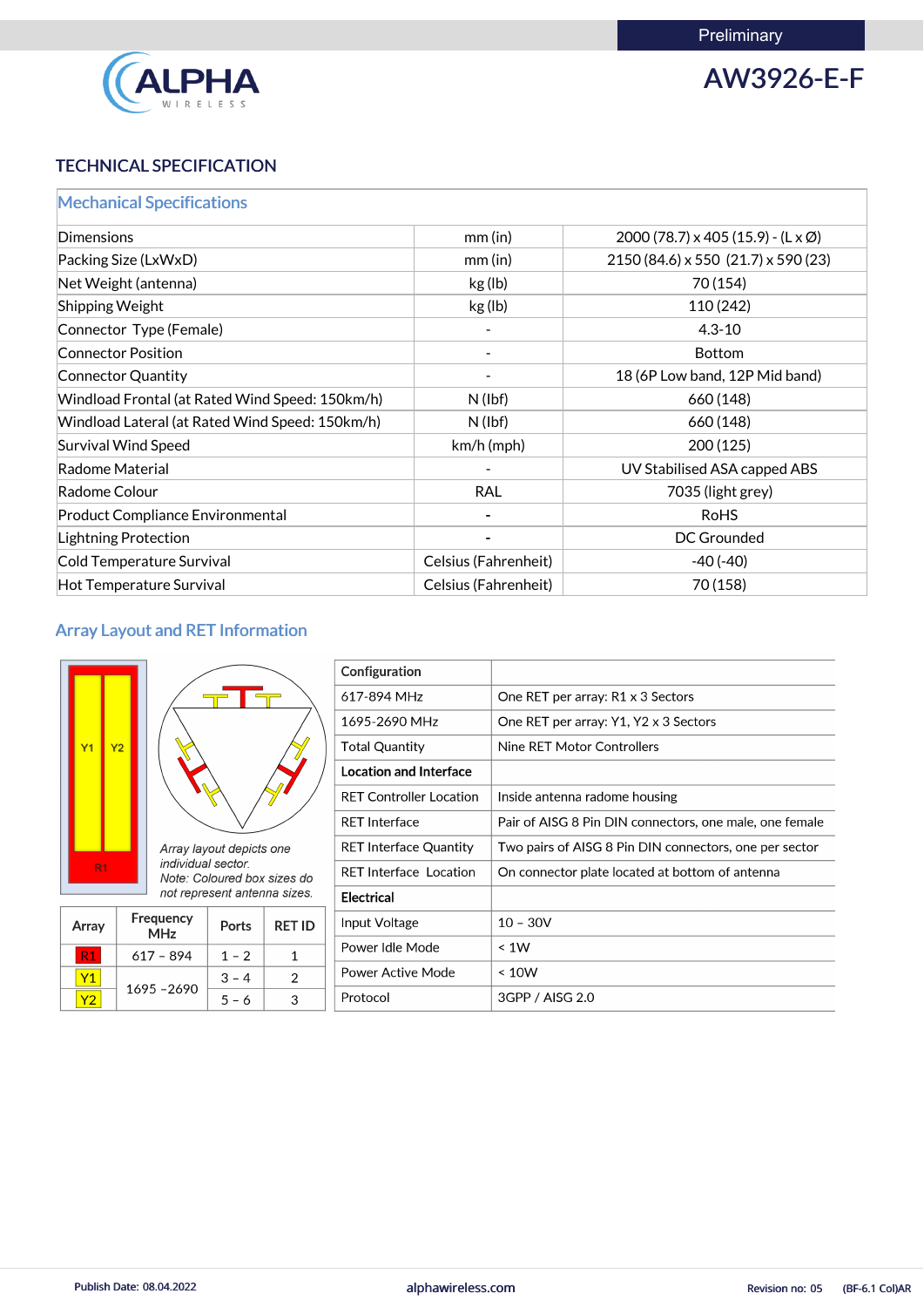**Preliminary** 





## TECHNICAL SPECIFICATION

## Mechanical Illustration





Publish Date: 08.04.2022 **alphawireless.com** alphawireless.com Revision no: 05 (BF-6.1 Col)AR